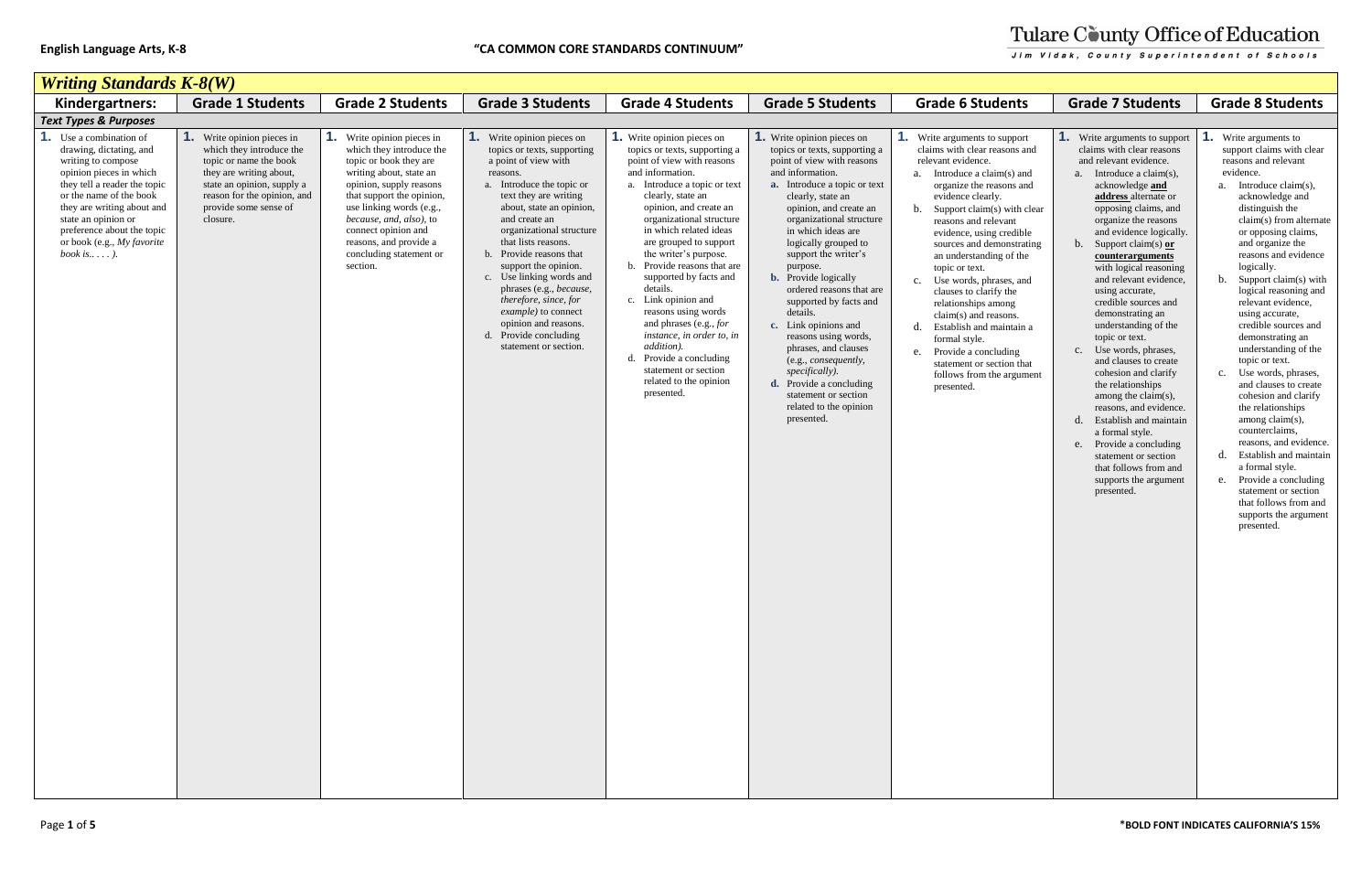| Kindergartners:                                                                                                                                                                                                         | <b>Grade 1 Students</b>                                                                                                                                  | <b>Grade 2 Students</b>                                                                                                                                                                | <b>Grade 3 Students</b>                                                                                                                                                                                                                                                                                                                                                                                                                                                                                                              | <b>Grade 4 Students</b>                                                                                                                                                                                                                                                                                                                                                                                                                                                                                                                                                                                                                                                                                                                                                                                                                                                 | <b>Grade 5 Students</b>                                                                                                                                                                                                                                                                                                                                                                                                                                                                                                                                                                                                                                                                                                                                                                                                                                                                                   | <b>Grade 6 Students</b>                                                                                                                                                                                                                                                                                                                                                                                                                                                                                                                                                                                                                                                                                                                                                                                                                                                                                                                                                                                                                                                        | <b>Grade 7 Students</b>                                                                                                                                                                                                                                                                                                                                                                                                                                                                                                                                                                                                                                                                                                                                                                                                                                                                                                                                                                                                                                                                                                                                                                    | <b>Grade 8 Students</b>                                                                                                                                                                                                                                                                                                                                                                                                                                                                                                                                                                                                                                                                                                                                                                                                                                                                                                                                                                                                                                                                                                                                                                                                                   |
|-------------------------------------------------------------------------------------------------------------------------------------------------------------------------------------------------------------------------|----------------------------------------------------------------------------------------------------------------------------------------------------------|----------------------------------------------------------------------------------------------------------------------------------------------------------------------------------------|--------------------------------------------------------------------------------------------------------------------------------------------------------------------------------------------------------------------------------------------------------------------------------------------------------------------------------------------------------------------------------------------------------------------------------------------------------------------------------------------------------------------------------------|-------------------------------------------------------------------------------------------------------------------------------------------------------------------------------------------------------------------------------------------------------------------------------------------------------------------------------------------------------------------------------------------------------------------------------------------------------------------------------------------------------------------------------------------------------------------------------------------------------------------------------------------------------------------------------------------------------------------------------------------------------------------------------------------------------------------------------------------------------------------------|-----------------------------------------------------------------------------------------------------------------------------------------------------------------------------------------------------------------------------------------------------------------------------------------------------------------------------------------------------------------------------------------------------------------------------------------------------------------------------------------------------------------------------------------------------------------------------------------------------------------------------------------------------------------------------------------------------------------------------------------------------------------------------------------------------------------------------------------------------------------------------------------------------------|--------------------------------------------------------------------------------------------------------------------------------------------------------------------------------------------------------------------------------------------------------------------------------------------------------------------------------------------------------------------------------------------------------------------------------------------------------------------------------------------------------------------------------------------------------------------------------------------------------------------------------------------------------------------------------------------------------------------------------------------------------------------------------------------------------------------------------------------------------------------------------------------------------------------------------------------------------------------------------------------------------------------------------------------------------------------------------|--------------------------------------------------------------------------------------------------------------------------------------------------------------------------------------------------------------------------------------------------------------------------------------------------------------------------------------------------------------------------------------------------------------------------------------------------------------------------------------------------------------------------------------------------------------------------------------------------------------------------------------------------------------------------------------------------------------------------------------------------------------------------------------------------------------------------------------------------------------------------------------------------------------------------------------------------------------------------------------------------------------------------------------------------------------------------------------------------------------------------------------------------------------------------------------------|-------------------------------------------------------------------------------------------------------------------------------------------------------------------------------------------------------------------------------------------------------------------------------------------------------------------------------------------------------------------------------------------------------------------------------------------------------------------------------------------------------------------------------------------------------------------------------------------------------------------------------------------------------------------------------------------------------------------------------------------------------------------------------------------------------------------------------------------------------------------------------------------------------------------------------------------------------------------------------------------------------------------------------------------------------------------------------------------------------------------------------------------------------------------------------------------------------------------------------------------|
| 2.<br>Use a combination of<br>drawing, dictating, and<br>writing to compose<br>informative/explanatory<br>texts in which they name<br>what they are writing<br>about and supply some<br>information about the<br>topic. | 2. Write informative/<br>explanatory texts in which<br>they name a topic, supply<br>some facts about the topic,<br>and provide some sense of<br>closure. | 2. Write informative/<br>explanatory texts in which<br>they introduce a topic, use<br>facts and definitions to<br>develop points, and<br>provide a concluding<br>statement or section. | 2. Write informative /<br>explanatory texts to<br>examine a topic and convey<br>ideas and information<br>clearly.<br>a. Introduce a topic and<br>group related<br>information together;<br>include illustrations<br>when useful to aiding<br>comprehension.<br>b. Develop the topic with<br>facts, definitions, and<br>details.<br>c. Use linking words and<br>phrases (e.g., <i>also</i> ,<br>another, and, more, but)<br>to connect ideas within<br>categories of<br>information.<br>Provide a concluding<br>statement or section. | 2. Write informative /<br>explanatory texts to<br>examine a topic and convey<br>ideas and information<br>clearly.<br>a. Introduce a topic clearly<br>and group related<br>information in paragraphs<br>and<br>sections:<br>include formatting $(e.g.,$<br><i>headings</i> ), illustrations,<br>and multimedia when<br>useful to aiding<br>comprehension.<br>b. Develop the topic with<br>facts, definitions, concrete<br>details, quotations, or<br>other information and<br>examples related to the<br>topic.<br>c. Link ideas within<br>categories of information<br>using words and phrases<br>(e.g., another, for<br>example, also because).<br>d. Use precise language and<br>domain specific<br>vocabulary to inform<br>about or explain the topic.<br>e. Provide a concluding<br>statement or section<br>related to the information<br>or explanation presented. | 2. Write informative/<br>explanatory texts to<br>examine a topic and convey<br>ideas and information<br>clearly.<br>a. Introduce a topic clearly,<br>provide a general<br>observation and focus,<br>and group related<br>information logically;<br>include formatting $(e.g.,$<br><i>headings</i> ), illustrations,<br>and multimedia when<br>useful to aiding<br>comprehension.<br>b. Develop the topic with<br>facts, definitions, concrete<br>details, quotations, or<br>other information and<br>examples related to the<br>topic.<br>c. Link ideas within and<br>across categories of<br>information using words,<br>phrases, and clauses (e.g.,<br>in contrast, especially).<br>d. Use precise language and<br>domain specific<br>vocabulary to inform<br>about or explain the topic.<br>e. Provide a concluding<br>statement or section<br>related to the information<br>or explanation presented. | 2. Write informative/explanatory<br>texts to examine a topic and<br>convey ideas, concepts, and<br>information through the<br>selection, organization, and<br>analysis of relevant content.<br>a. Introduce a topic or thesis<br>statement; organize ideas,<br>concepts, and information,<br>using strategies such as<br>definition, classification,<br>comparison/contrast, and<br>cause/ effect; include<br>formatting (e.g., headings),<br>graphics (e.g., charts,<br>tables), and multimedia<br>when useful to aiding<br>comprehension.<br>Develop the topic with<br>b.<br>relevant facts, definitions,<br>concrete details, quotations,<br>or other information and<br>examples.<br>Use appropriate transitions<br>c.<br>to clarify the relationships<br>among ideas and concepts.<br>d. Use precise language and<br>domain-specific vocabulary<br>to inform about or explain<br>the topic.<br>Establish and maintain a<br>e.<br>formal style.<br>Provide a concluding<br>f.<br>statement or section that<br>follows from the<br>information or explanation<br>presented. | $-2.$<br>Write informative/<br>explanatory texts to<br>examine a topic and<br>convey ideas, concepts,<br>and information through<br>the selection, organization,<br>and analysis of relevant<br>content.<br>a. Introduce a topic or<br>thesis statement<br>clearly, previewing<br>what is to follow;<br>organize ideas,<br>concepts, and<br>information, using<br>strategies such as<br>definition,<br>classification,<br>comparison/contrast,<br>and cause/ effect:<br>include formatting<br>(e.g., headings),<br>graphics (e.g., charts,<br>tables), and multimedia<br>when useful to aiding<br>comprehension.<br>Develop the topic with<br>relevant facts,<br>definitions, concrete<br>details, quotations, or<br>other information and<br>examples.<br>c. Use appropriate<br>transitions to create<br>cohesion and clarify<br>the relationships<br>among ideas and<br>concepts.<br>Use precise language<br>d.<br>and domain-specific<br>vocabulary to inform<br>about or explain the<br>topic.<br>e. Establish and maintain<br>a formal style.<br>f. Provide a concluding<br>statement or section<br>that follows from and<br>supports the<br>information or<br>explanation presented. | 2. Write informative/<br>explanatory texts,<br>including career<br>development document<br>(e.g., simple business<br>letters and job<br>applications), to examin<br>a topic and convey<br>complex ideas, concepts,<br>and information through<br>the selection, organization<br>and analysis of relevant<br>content.<br>a. Introduce a topic or<br>thesis statement<br>clearly, previewing<br>what is to follow;<br>organize ideas,<br>concepts, and<br>information into<br>broader categories;<br>include formatting<br>(e.g., headings),<br>graphics (e.g., charts<br>tables), and<br>multimedia when<br>useful to aiding<br>comprehension.<br>b. Develop the topic wi<br>relevant, well-choser<br>facts, definitions,<br>concrete details,<br>quotations, or other<br>information and<br>examples.<br>c. Use appropriate and<br>varied transitions to<br>create cohesion and<br>clarify the<br>relationships among<br>ideas and concepts.<br>d. Use precise language<br>and domain-specific<br>vocabulary to inform<br>about or explain the<br>topic.<br>e. Establish and mainta<br>a formal style.<br>Provide a concluding<br>statement or section<br>that follows from and<br>supports the<br>information or<br>explanation presente |
|                                                                                                                                                                                                                         |                                                                                                                                                          |                                                                                                                                                                                        |                                                                                                                                                                                                                                                                                                                                                                                                                                                                                                                                      |                                                                                                                                                                                                                                                                                                                                                                                                                                                                                                                                                                                                                                                                                                                                                                                                                                                                         |                                                                                                                                                                                                                                                                                                                                                                                                                                                                                                                                                                                                                                                                                                                                                                                                                                                                                                           |                                                                                                                                                                                                                                                                                                                                                                                                                                                                                                                                                                                                                                                                                                                                                                                                                                                                                                                                                                                                                                                                                |                                                                                                                                                                                                                                                                                                                                                                                                                                                                                                                                                                                                                                                                                                                                                                                                                                                                                                                                                                                                                                                                                                                                                                                            |                                                                                                                                                                                                                                                                                                                                                                                                                                                                                                                                                                                                                                                                                                                                                                                                                                                                                                                                                                                                                                                                                                                                                                                                                                           |

# Tulare County Office of Education .<br>Jim Vidak. County Superintendent of Schools.

| nts                                                                                                                                                                                                                                                                                                                                         | <b>Grade 7 Students</b>                                                                                                                                                                                                                                                                                                                                                                                                                                                                                                                                                                                                                                                                                                                                                                                                                                                                                                                                                                                                                                                                                                                                                                                   | <b>Grade 8 Students</b>                                                                                                                                                                                                                                                                                                                                                                                                                                                                                                                                                                                                                                                                                                                                                                                                                                                                                                                                                                                                                                                                                                                                                                                                                                                     |
|---------------------------------------------------------------------------------------------------------------------------------------------------------------------------------------------------------------------------------------------------------------------------------------------------------------------------------------------|-----------------------------------------------------------------------------------------------------------------------------------------------------------------------------------------------------------------------------------------------------------------------------------------------------------------------------------------------------------------------------------------------------------------------------------------------------------------------------------------------------------------------------------------------------------------------------------------------------------------------------------------------------------------------------------------------------------------------------------------------------------------------------------------------------------------------------------------------------------------------------------------------------------------------------------------------------------------------------------------------------------------------------------------------------------------------------------------------------------------------------------------------------------------------------------------------------------|-----------------------------------------------------------------------------------------------------------------------------------------------------------------------------------------------------------------------------------------------------------------------------------------------------------------------------------------------------------------------------------------------------------------------------------------------------------------------------------------------------------------------------------------------------------------------------------------------------------------------------------------------------------------------------------------------------------------------------------------------------------------------------------------------------------------------------------------------------------------------------------------------------------------------------------------------------------------------------------------------------------------------------------------------------------------------------------------------------------------------------------------------------------------------------------------------------------------------------------------------------------------------------|
| planatory<br>ic and<br>s, and<br>1e<br>ı, and<br>ntent.<br>or thesis<br>ze ideas.<br>rmation,<br>ıch as<br>cation,<br>ast, and<br>ude<br>eadings),<br>rts,<br>nedia<br>ling<br>with<br>initions,<br>uotations,<br>on and<br>ansitions<br>ionships<br>concepts.<br>age and<br>ocabulary<br>explain<br>ntain a<br>ing<br>on that<br>olanation | 2.<br>Write informative/<br>explanatory texts to<br>examine a topic and<br>convey ideas, concepts,<br>and information through<br>the selection, organization,<br>and analysis of relevant<br>content.<br>Introduce a topic or<br>a.<br>thesis statement<br>clearly, previewing<br>what is to follow;<br>organize ideas,<br>concepts, and<br>information, using<br>strategies such as<br>definition,<br>classification,<br>comparison/contrast,<br>and cause/ effect;<br>include formatting<br>(e.g., headings),<br>graphics (e.g., charts,<br>tables), and multimedia<br>when useful to aiding<br>comprehension.<br>Develop the topic with<br>b.<br>relevant facts,<br>definitions, concrete<br>details, quotations, or<br>other information and<br>examples.<br>Use appropriate<br>c.<br>transitions to create<br>cohesion and clarify<br>the relationships<br>among ideas and<br>concepts.<br>Use precise language<br>d.<br>and domain-specific<br>vocabulary to inform<br>about or explain the<br>topic.<br>Establish and maintain<br>e.<br>a formal style.<br>f.<br>Provide a concluding<br>statement or section<br>that follows from and<br>supports the<br>information or<br>explanation presented. | 2.<br>Write informative/<br>explanatory texts,<br>including career<br>development documents<br>(e.g., simple business<br>letters and job<br>applications), to examine<br>a topic and convey<br>complex ideas, concepts,<br>and information through<br>the selection, organization,<br>and analysis of relevant<br>content.<br>Introduce a topic or<br>a.<br>thesis statement<br>clearly, previewing<br>what is to follow;<br>organize ideas,<br>concepts, and<br>information into<br>broader categories;<br>include formatting<br>(e.g., headings),<br>graphics (e.g., charts,<br>tables), and<br>multimedia when<br>useful to aiding<br>comprehension.<br>Develop the topic with<br>b.<br>relevant, well-chosen<br>facts, definitions,<br>concrete details,<br>quotations, or other<br>information and<br>examples.<br>Use appropriate and<br>c.<br>varied transitions to<br>create cohesion and<br>clarify the<br>relationships among<br>ideas and concepts.<br>d.<br>Use precise language<br>and domain-specific<br>vocabulary to inform<br>about or explain the<br>topic.<br>Establish and maintain<br>e.<br>a formal style.<br>f.<br>Provide a concluding<br>statement or section<br>that follows from and<br>supports the<br>information or<br>explanation presented. |
|                                                                                                                                                                                                                                                                                                                                             |                                                                                                                                                                                                                                                                                                                                                                                                                                                                                                                                                                                                                                                                                                                                                                                                                                                                                                                                                                                                                                                                                                                                                                                                           |                                                                                                                                                                                                                                                                                                                                                                                                                                                                                                                                                                                                                                                                                                                                                                                                                                                                                                                                                                                                                                                                                                                                                                                                                                                                             |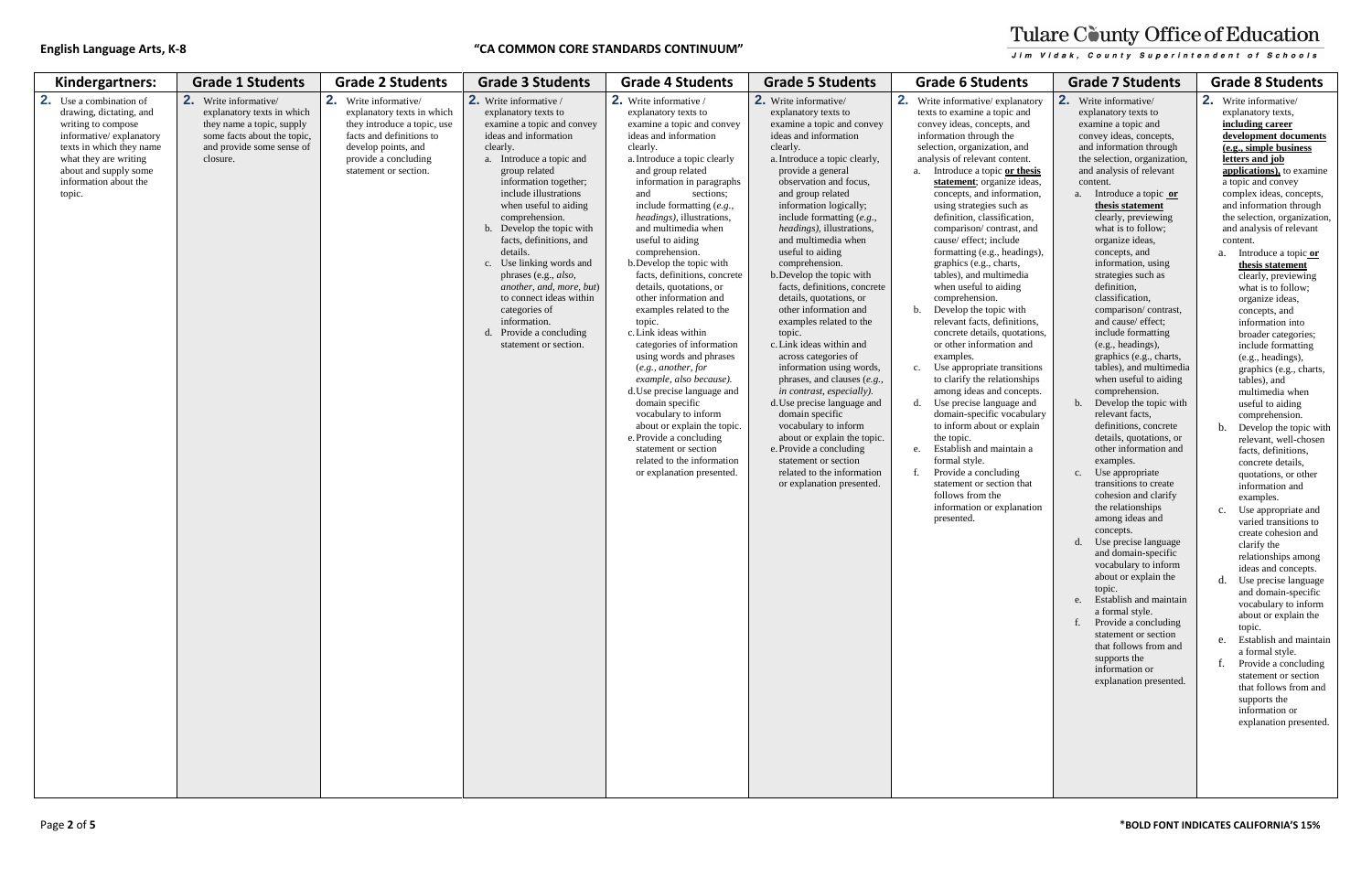| Kindergartners:                                                                                                                                                                                                                                        | <b>Grade 1 Students</b>                                                                                                                                                                                                                         | <b>Grade 2 Students</b>                                                                                                                                                                                                                                                  | <b>Grade 3 Students</b>                                                                                                                                                                                                                                                                                                                                                                                                                                                                                                                                                                            | <b>Grade 4 Students</b>                                                                                                                                                                                                                                                                                                                                                                                                                                                                                                                                                                                                                                                                                                                                                                                       | <b>Grade 5 Students</b>                                                                                                                                                                                                                                                                                                                                                                                                                                                                                                                                                                                                                                                                                                                                                                                                                                   | <b>Grade 6 Students</b>                                                                                                                                                                                                                                                                                                                                                                                                                                                                                                                                                                                                                                                                                                                                                                                                                                                                                             | <b>Grade 7 Students</b>                                                                                                                                                                                                                                                                                                                                                                                                                                                                                                                                                                                                                                                                                                                                                                                                                                                                                                                                                                                         | <b>Grade 8 Students</b>                                                                                                                                                                                                                                                                                                                                                                                                                                                                                                                                                                                                                                                                                                                                                                                                                                                                                                                                                                                                                                                                              |
|--------------------------------------------------------------------------------------------------------------------------------------------------------------------------------------------------------------------------------------------------------|-------------------------------------------------------------------------------------------------------------------------------------------------------------------------------------------------------------------------------------------------|--------------------------------------------------------------------------------------------------------------------------------------------------------------------------------------------------------------------------------------------------------------------------|----------------------------------------------------------------------------------------------------------------------------------------------------------------------------------------------------------------------------------------------------------------------------------------------------------------------------------------------------------------------------------------------------------------------------------------------------------------------------------------------------------------------------------------------------------------------------------------------------|---------------------------------------------------------------------------------------------------------------------------------------------------------------------------------------------------------------------------------------------------------------------------------------------------------------------------------------------------------------------------------------------------------------------------------------------------------------------------------------------------------------------------------------------------------------------------------------------------------------------------------------------------------------------------------------------------------------------------------------------------------------------------------------------------------------|-----------------------------------------------------------------------------------------------------------------------------------------------------------------------------------------------------------------------------------------------------------------------------------------------------------------------------------------------------------------------------------------------------------------------------------------------------------------------------------------------------------------------------------------------------------------------------------------------------------------------------------------------------------------------------------------------------------------------------------------------------------------------------------------------------------------------------------------------------------|---------------------------------------------------------------------------------------------------------------------------------------------------------------------------------------------------------------------------------------------------------------------------------------------------------------------------------------------------------------------------------------------------------------------------------------------------------------------------------------------------------------------------------------------------------------------------------------------------------------------------------------------------------------------------------------------------------------------------------------------------------------------------------------------------------------------------------------------------------------------------------------------------------------------|-----------------------------------------------------------------------------------------------------------------------------------------------------------------------------------------------------------------------------------------------------------------------------------------------------------------------------------------------------------------------------------------------------------------------------------------------------------------------------------------------------------------------------------------------------------------------------------------------------------------------------------------------------------------------------------------------------------------------------------------------------------------------------------------------------------------------------------------------------------------------------------------------------------------------------------------------------------------------------------------------------------------|------------------------------------------------------------------------------------------------------------------------------------------------------------------------------------------------------------------------------------------------------------------------------------------------------------------------------------------------------------------------------------------------------------------------------------------------------------------------------------------------------------------------------------------------------------------------------------------------------------------------------------------------------------------------------------------------------------------------------------------------------------------------------------------------------------------------------------------------------------------------------------------------------------------------------------------------------------------------------------------------------------------------------------------------------------------------------------------------------|
| <b>Text Types &amp; Purposes</b>                                                                                                                                                                                                                       |                                                                                                                                                                                                                                                 |                                                                                                                                                                                                                                                                          |                                                                                                                                                                                                                                                                                                                                                                                                                                                                                                                                                                                                    |                                                                                                                                                                                                                                                                                                                                                                                                                                                                                                                                                                                                                                                                                                                                                                                                               |                                                                                                                                                                                                                                                                                                                                                                                                                                                                                                                                                                                                                                                                                                                                                                                                                                                           |                                                                                                                                                                                                                                                                                                                                                                                                                                                                                                                                                                                                                                                                                                                                                                                                                                                                                                                     |                                                                                                                                                                                                                                                                                                                                                                                                                                                                                                                                                                                                                                                                                                                                                                                                                                                                                                                                                                                                                 |                                                                                                                                                                                                                                                                                                                                                                                                                                                                                                                                                                                                                                                                                                                                                                                                                                                                                                                                                                                                                                                                                                      |
| <b>3.</b> Use a combination of<br>drawing, dictating, and<br>writing to narrate a single<br>event or several loosely<br>linked events, tell about<br>the events in the order in<br>which they occurred, and<br>provide a reaction to what<br>happened. | <b>3.</b> Write narratives in which<br>they recount two or more<br>appropriately sequenced<br>events, include some<br>details regarding what<br>happened, use temporal<br>words to signal event<br>order, and provide some<br>sense of closure. | <b>3.</b> Write narratives in which<br>they recount a well-<br>elaborated event or short<br>sequence of events,<br>include details to describe<br>actions, thoughts, and<br>feelings, use temporal<br>words to signal event<br>order, and provide a sense<br>of closure. | 3.<br>Write narratives to develop<br>real or imagined<br>experiences or events<br>using effective technique,<br>descriptive details, and<br>clear event sequences.<br><b>Establish a situation</b><br>and introduce a<br>narrator and/ or<br>characters; organize an<br>event sequence that<br>unfolds naturally.<br>Use dialogue and<br>b.<br>descriptions of actions,<br>thoughts, and feelings<br>to develop experiences<br>and events or show the<br>response of characters<br>to situations.<br>c. Use temporal words<br>and phrases to signal<br>event order. Provide a<br>sense of closure. | 3<br>Write narratives to develop<br>real or imagined<br>experiences or events<br>using effective technique,<br>descriptive details, and<br>clear event sequences.<br>Orient the reader by<br>establishing a situation<br>and introducing a<br>narrator and/or<br>characters; organize an<br>event sequence that<br>unfolds naturally.<br>b. Use dialogue and<br>description to develop<br>experiences and events<br>or show the<br>responses of<br>characters to<br>situations.<br>Use a variety of<br>$c_{\cdot}$<br>transitional words and<br>phrases to manage the<br>sequence of events.<br>Use concrete words<br>d.<br>and phrases and<br>sensory details to<br>convey experiences<br>and events precisely.<br>Provide a conclusion<br>e.<br>that follows from<br>the narrated<br>experiences or events. | 3.<br>Write narratives to develop<br>real or imagined<br>experiences or events<br>using effective technique,<br>descriptive details, and<br>clear event sequences.<br>Orient the reader by<br>a.<br>establishing a situation<br>and introducing a<br>narrator and/or<br>characters; organize an<br>event sequence that<br>unfolds naturally.<br>b. Use narrative<br>techniques such as<br>dialogue, description,<br>and pacing, to develop<br>experiences and events<br>or show the responses<br>of characters to<br>situations.<br>c. Use a variety of<br>transitional words.<br>phrases, and clauses to<br>manage the sequence<br>of events.<br>d. Use concrete words<br>and phrases and<br>sensory details to<br>convey experiences<br>and events precisely.<br>e. Provide a conclusion<br>that follows from the<br>narrated experiences or<br>events. | 3.<br>Write narratives to develop real<br>or imagined experiences or<br>events using effective<br>technique, relevant descriptive<br>details, and well-structured<br>event sequences.<br>a. Engage and orient the<br>reader by establishing a<br>context and introducing a<br>narrator and/ or characters;<br>organize an event sequence<br>that unfolds naturally and<br>logically.<br>b. Use narrative techniques,<br>such as dialogue, pacing,<br>and description, to develop<br>experiences, events, and/or<br>characters.<br>c. Use a variety of transition<br>words, phrases and clauses<br>to convey sequence and<br>signal shifts from one time<br>frame or setting to another.<br>d. Use precise words and<br>phrases relevant descriptive<br>details, and sensory<br>language to convey<br>experiences and events.<br>e. Provide a conclusion that<br>follows from the narrated<br>experiences or events. | 3.<br>Write narratives to develop<br>real or imagined<br>experiences or events using<br>effective techniques,<br>relevant descriptive details,<br>and well-structured event<br>sequences.<br>Engage and orient the<br>reader by establishing<br>a context and point of<br>view, and introducing<br>a narrator and/or<br>character; organize an<br>event sequence that<br>unfolds naturally and<br>logically.<br>Use narrative<br>techniques, such as<br>dialogue, pacing, and<br>description, to develop<br>experiences, events,<br>and/or characters.<br>Use a variety of<br>C <sub>1</sub><br>transition words.<br>phrases, and clauses to<br>convey sequence and<br>signal shifts from one<br>time frame or setting to<br>another.<br>Use precise words and<br>d.<br>phrases, relevant<br>descriptive details, and<br>sensory language to<br>capture the action and<br>convey experiences<br>and events.<br>Provide a conclusion<br>that follows from and<br>reflects the narrated<br>experiences or events. | 3.<br>Write narratives to<br>develop real or imagined<br>experiences or events<br>using effective technique,<br>relevant descriptive<br>details, and well-<br>structured event<br>sequences.<br>Engage and orient the<br>reader by establishing<br>a context and point of<br>view, and introducing<br>a narrator and/or<br>characters; organize an<br>event sequence that<br>unfolds naturally and<br>logically.<br>Use narrative<br>$\mathbf b$<br>techniques, such as<br>dialogue, pacing,<br>description, and<br>reflection, to develop<br>experiences, events,<br>and/or characters.<br>Use a variety of<br>C.<br>transition words.<br>phrases, and clauses to<br>convey sequence,<br>signal shifts from one<br>time frame or setting<br>to another, and show<br>the relationships<br>among experiences<br>and events.<br>Use precise words and<br>phrases, relevant<br>descriptive details, and<br>sensory language to<br>capture the action and<br>convey experiences<br>and events.<br>e. Provide a conclusion<br>that follows from and<br>reflects on the narrated<br>experiences or events. |
| <b>Production &amp; Distribution of Writing</b>                                                                                                                                                                                                        |                                                                                                                                                                                                                                                 |                                                                                                                                                                                                                                                                          |                                                                                                                                                                                                                                                                                                                                                                                                                                                                                                                                                                                                    |                                                                                                                                                                                                                                                                                                                                                                                                                                                                                                                                                                                                                                                                                                                                                                                                               |                                                                                                                                                                                                                                                                                                                                                                                                                                                                                                                                                                                                                                                                                                                                                                                                                                                           |                                                                                                                                                                                                                                                                                                                                                                                                                                                                                                                                                                                                                                                                                                                                                                                                                                                                                                                     |                                                                                                                                                                                                                                                                                                                                                                                                                                                                                                                                                                                                                                                                                                                                                                                                                                                                                                                                                                                                                 |                                                                                                                                                                                                                                                                                                                                                                                                                                                                                                                                                                                                                                                                                                                                                                                                                                                                                                                                                                                                                                                                                                      |
| <b>4.</b> (Begins in grade $2$ )                                                                                                                                                                                                                       | <b>4.</b> (Begins in grade $2$ )                                                                                                                                                                                                                | <b>With guidance and</b><br>support from adults,                                                                                                                                                                                                                         | 4. With guidance and support<br>from adults, produce                                                                                                                                                                                                                                                                                                                                                                                                                                                                                                                                               | 4. Produce clear and coherent<br>writing (including                                                                                                                                                                                                                                                                                                                                                                                                                                                                                                                                                                                                                                                                                                                                                           | 4. Produce clear and coherent<br>writing (including                                                                                                                                                                                                                                                                                                                                                                                                                                                                                                                                                                                                                                                                                                                                                                                                       | Produce clear and coherent<br>4.<br>writing in which the                                                                                                                                                                                                                                                                                                                                                                                                                                                                                                                                                                                                                                                                                                                                                                                                                                                            | 4. Produce clear and coherent<br>writing in which the                                                                                                                                                                                                                                                                                                                                                                                                                                                                                                                                                                                                                                                                                                                                                                                                                                                                                                                                                           | 4. Produce clear and<br>coherent writing in which                                                                                                                                                                                                                                                                                                                                                                                                                                                                                                                                                                                                                                                                                                                                                                                                                                                                                                                                                                                                                                                    |
|                                                                                                                                                                                                                                                        |                                                                                                                                                                                                                                                 | produce writing in which<br>the development and<br>organization are<br>appropriate to task and<br>purpose. (Grade-specific<br>expectations for writing<br>types are defined in<br>standards 1-3 above.)                                                                  | writing in which the<br>development and<br>organization are<br>appropriate to task and<br>purpose. (Grade-specific<br>expectations for writing<br>types are defined in<br>standards 1-3 above.)                                                                                                                                                                                                                                                                                                                                                                                                    | multiple-paragraph texts)<br>in which the development<br>and organization are<br>appropriate to task, purpose,<br>and audience. (Grade-<br>specific expectations for<br>writing types are defined in<br>Standards $1-3$ above.)                                                                                                                                                                                                                                                                                                                                                                                                                                                                                                                                                                               | multiple-paragraph texts)<br>in which the development<br>and organization are<br>appropriate to task, purpose,<br>and audience. (Grade-<br>specific expectations for<br>writing types are defined in<br>Standards $1-3$ above.)                                                                                                                                                                                                                                                                                                                                                                                                                                                                                                                                                                                                                           | development, organization, and<br>style are appropriate to task,<br>purpose, and audience. (Grade-<br>specific expectations for<br>writing types are defined in<br>standards 1-3 above.)                                                                                                                                                                                                                                                                                                                                                                                                                                                                                                                                                                                                                                                                                                                            | development, organization,<br>and style are appropriate to<br>task, purpose, and<br>audience. (Grade-specific<br>expectations for writing<br>types are defined in<br>standards 1-3 above.)                                                                                                                                                                                                                                                                                                                                                                                                                                                                                                                                                                                                                                                                                                                                                                                                                      | the development,<br>organization, and style are<br>appropriate to task,<br>purpose, and audience.<br>(Grade-specific<br>expectations for writing<br>types are defined in<br>standards 1-3 above.)                                                                                                                                                                                                                                                                                                                                                                                                                                                                                                                                                                                                                                                                                                                                                                                                                                                                                                    |

# Tulare County Office of Education Jim Vidak, County Superintendent of Schools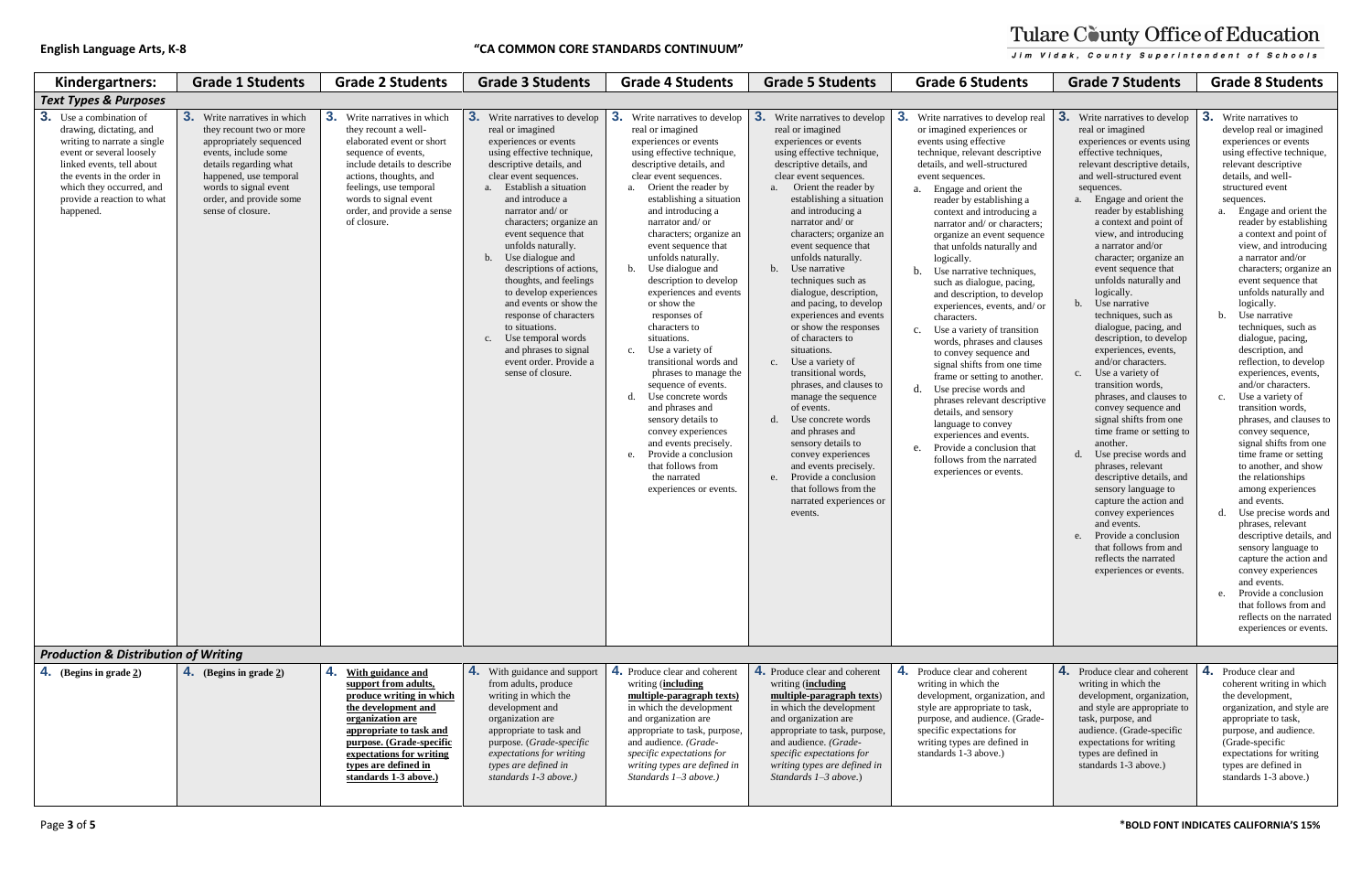| Kindergartners:                                                                                                                                                       | <b>Grade 1 Students</b>                                                                                                                                                                       | <b>Grade 2 Students</b>                                                                                                                                                     | <b>Grade 3 Students</b>                                                                                                                                                                                                                                                                                      | <b>Grade 4 Students</b>                                                                                                                                                                                                                                                                                      | <b>Grade 5 Students</b>                                                                                                                                                                                                                                                                                                        | <b>Grade 6 Students</b>                                                                                                                                                                                                                                                                                                  | <b>Grade 7 Students</b>                                                                                                                                                                                                                                                                                                                                                                                      | <b>Grade 8 Students</b>                                                                                                                                                                                                                                                                                                                                                                                       |
|-----------------------------------------------------------------------------------------------------------------------------------------------------------------------|-----------------------------------------------------------------------------------------------------------------------------------------------------------------------------------------------|-----------------------------------------------------------------------------------------------------------------------------------------------------------------------------|--------------------------------------------------------------------------------------------------------------------------------------------------------------------------------------------------------------------------------------------------------------------------------------------------------------|--------------------------------------------------------------------------------------------------------------------------------------------------------------------------------------------------------------------------------------------------------------------------------------------------------------|--------------------------------------------------------------------------------------------------------------------------------------------------------------------------------------------------------------------------------------------------------------------------------------------------------------------------------|--------------------------------------------------------------------------------------------------------------------------------------------------------------------------------------------------------------------------------------------------------------------------------------------------------------------------|--------------------------------------------------------------------------------------------------------------------------------------------------------------------------------------------------------------------------------------------------------------------------------------------------------------------------------------------------------------------------------------------------------------|---------------------------------------------------------------------------------------------------------------------------------------------------------------------------------------------------------------------------------------------------------------------------------------------------------------------------------------------------------------------------------------------------------------|
| <b>Production &amp; Distribution of Writing</b>                                                                                                                       |                                                                                                                                                                                               |                                                                                                                                                                             |                                                                                                                                                                                                                                                                                                              |                                                                                                                                                                                                                                                                                                              |                                                                                                                                                                                                                                                                                                                                |                                                                                                                                                                                                                                                                                                                          |                                                                                                                                                                                                                                                                                                                                                                                                              |                                                                                                                                                                                                                                                                                                                                                                                                               |
| With guidance and support<br>from adults, respond to<br>questions and suggestions<br>from peers and add details<br>to strengthen writing as<br>needed.                | b<br>With guidance and support<br>from adults, focus on a<br>topic, respond to questions<br>and suggestions from<br>peers, and add details to<br>strengthen writing as<br>needed.             | 5.<br>With guidance and support<br>from adults and peers,<br>focus on topic and<br>strengthen writing as<br>needed by revising and<br>editing.                              | 5 <sub>1</sub><br>With guidance and support<br>from peers and adults,<br>develop and strengthen<br>writing as needed by<br>planning, revising, and<br>editing. (Editing for<br>conventions should<br>demonstrate command of<br>Language standards 1-3<br>up to and including grade<br>3 on pages 28 and 29.) | With guidance and support<br>from peers and adults,<br>develop and strengthen<br>writing as needed by<br>planning, revising, and<br>editing. ( <i>Editing for</i><br>conventions should<br>demonstrate command of<br>Language standards 1-3<br>up to and including grade<br>4 on pages 28 and 29.)           | With guidance and support<br>from peers and adults,<br>develop and strengthen<br>writing as needed by<br>planning, revising, editing,<br>rewriting, or trying a new<br>approach. (Editing for<br>conventions should<br>demonstrate command of<br>Language standards 1-3<br>up to and including grade<br>5 on pages 28 and 29.) | With some guidance and<br>support from peers and adults,<br>develop and strengthen writing<br>as needed by planning,<br>revising, editing, rewriting, or<br>trying a new approach. (Editing<br>for conventions should<br>demonstrate command of<br>Language standards 1-3 up to<br>and including grade 6 on page<br>52.) | <b>5.</b> With some guidance and<br>support from peers and<br>adults, develop and<br>strengthen writing as<br>needed by planning,<br>revising, editing, rewriting,<br>or trying a new approach<br>focusing on how well<br>purpose and audience have<br>been addressed. (Editing<br>for conventions should<br>demonstrate command of<br>Language standards 1-3 up<br>to and including grade 7 on<br>page 52.) | <b>5.</b> With some guidance and<br>support from peers and<br>adults, develop and<br>strengthen writing as<br>needed by planning,<br>revising, editing,<br>rewriting, or trying a nev<br>approach focusing on ho<br>well purpose and audieno<br>have been addressed.<br>(Editing for conventions)<br>should demonstrate<br>command of Language<br>standards 1-3 up to and<br>including grade 8 on pag<br>52.) |
| 6.<br>With guidance and support<br>from adults, explore a<br>variety of digital tools to<br>produce and publish<br>writing, including in<br>collaboration with peers. | 6.<br>With guidance and support<br>from adults, use a variety<br>of digital tools to produce<br>and publish writing,<br>including in collaboration<br>with peers.                             | 6.<br>With guidance and support<br>from adults, use a variety<br>of digital tools to produce<br>and publish writing,<br>including in collaboration<br>with peers.           | 6.<br>With guidance and support<br>from adults, use<br>technology to produce and<br>publish writing (using<br>keyboarding skills) as well<br>as to interact and<br>collaborate with others.                                                                                                                  | With some guidance and<br>support from adults, use<br>technology, including the<br>Internet, to produce and<br>publish writing as well as<br>to interact and collaborate<br>with others; demonstrate<br>sufficient command of<br>keyboarding skills to type<br>a minimum of one page in<br>a single sitting. | 6. With guidance and support<br>from adults, use<br>technology, including the<br>Internet, to produce and<br>publish writing as well as<br>to interact and collaborate<br>with others; demonstrate<br>sufficient command of<br>keyboarding skills to type<br>a minimum of two pages<br>in a single sitting.                    | Use technology, including the<br>Internet, to produce and publish<br>writing as well as to interact<br>and collaborate with others;<br>demonstrate sufficient<br>command of keyboarding skills<br>to type a minimum of three<br>pages in a single sitting.                                                               | <b>6.</b> Use technology, including<br>the Internet, to produce and<br>publish writing and link to<br>and cite sources as well as<br>to interact and collaborate<br>with others, including<br>linking to and citing<br>sources.                                                                                                                                                                              | <b>6.</b> Use technology, including<br>the Internet, to produce<br>and publish writing and<br>present the relationships<br>between information and<br>ideas efficiently as well a<br>to interact and collaborat<br>with others.                                                                                                                                                                               |
| <b>Research to Build &amp; Present Knowledge</b>                                                                                                                      |                                                                                                                                                                                               |                                                                                                                                                                             |                                                                                                                                                                                                                                                                                                              |                                                                                                                                                                                                                                                                                                              |                                                                                                                                                                                                                                                                                                                                |                                                                                                                                                                                                                                                                                                                          |                                                                                                                                                                                                                                                                                                                                                                                                              |                                                                                                                                                                                                                                                                                                                                                                                                               |
| Participate in shared<br>research and<br>writing projects $(e.g.,$<br>explore a number of books<br>by a favorite author and<br>express opinions about<br>them).       | <b>7.</b> Participate in shared<br>research and writing<br>projects (e.g., explore a<br>number of "how-to" books<br>on a given topic and use<br>them to write a sequence<br>of instructions). | 7. Participate in shared<br>research and writing<br>projects (e.g., read a<br>number of books on a<br>single topic to produce a<br>report; record science<br>observations). | 7.<br>Conduct short research<br>projects that build<br>knowledge about a topic.                                                                                                                                                                                                                              | 7. Conduct short research<br>projects that build<br>knowledge through<br>investigation of different<br>aspects of a topic.                                                                                                                                                                                   | <b>7.</b> Conduct short research<br>projects that use several<br>sources to build<br>knowledge through<br>investigation of different<br>aspects of a topic.                                                                                                                                                                    | 7. Conduct short research projects<br>to answer a question, drawing<br>on several sources and<br>refocusing the inquiry when<br>appropriate.                                                                                                                                                                             | Conduct short focused<br>research projects to answer<br>a question, drawing on<br>several sources and<br>generating additional<br>related, focused questions<br>for further research and<br>investigation.                                                                                                                                                                                                   | 7. Conduct short research<br>projects to answer a<br>question (including a sel<br>generated question),<br>drawing on several<br>sources and generating<br>additional related, focuse<br>questions that allow for<br>multiple avenues of<br>exploration.                                                                                                                                                       |
| 8.<br>With guidance and support<br>from adults, recall<br>information from<br>experiences or gather<br>information from provided<br>sources to answer a<br>question.  | 8.<br>With guidance and support<br>from adults, recall<br>information from<br>experiences or gather<br>information from provided<br>sources to answer a<br>question.                          | 8. Recall information from<br>experiences or gather<br>information from provided<br>sources to answer a<br>question.                                                        | 8. Recall information from<br>experiences or gather<br>information from print and<br>digital sources; take brief<br>notes on sources and sort<br>evidence into provided<br>categories                                                                                                                        | 8. Recall relevant<br>information from<br>experiences or gather<br>relevant information from<br>print and digital sources;<br>take notes paraphrase,<br>and categorize<br>information, and provide a<br>list of sources.                                                                                     | 8. Recall relevant<br>information from<br>experiences or gather<br>relevant information from<br>print and digital sources;<br>summarize or paraphrase<br>information in notes and<br>finished work, and provide<br>a list of sources.                                                                                          | 8. Gather relevant information<br>from multiple print and digital<br>sources; assess the credibility<br>of each source; and quote or<br>paraphrase the data and<br>conclusions of others while<br>avoiding plagiarism and<br>providing basic bibliographic<br>information for sources.                                   | 8. Gather relevant<br>information from multiple<br>print and digital sources;<br>using search terms<br>effectively; assess the<br>credibility and accuracy of<br>each source; and quote or<br>paraphrase the data and<br>conclusions of others while<br>avoiding plagiarism and<br>following a standard<br>format for citation.                                                                              | 8. Gather relevant<br>information from multip<br>print and digital sources;<br>using search terms<br>effectively; assess the<br>credibility and accuracy<br>each source; and quote o<br>paraphrase the data and<br>conclusions of others<br>while avoiding plagiarisi<br>and following a standard<br>format for citation.                                                                                     |

# Tulare County Office of Education

Jim Vidak, County Superintendent of Schools **5.** With some guidance and **5.** With some guidance and adults, support from peers and support from peers and adults, develop and adults, develop and developed strengthen writing as strengthen writing as ting, or needed by planning, needed by planning, (Editing revising, editing, rewriting, revising, editing, or trying a new approach rewriting, or trying a new focusing on how well approach focusing on how l of  $-3$  up to purpose and audience have well purpose and audience been addressed. (Editing have been addressed. on page for conventions should (Editing for conventions demonstrate command of should demonstrate Language standards 1-3 up command of Language to and including grade 7 on standards 1-3 up to and including grade 8 on page page 52.) 52.) **6.** Use technology, including **6.** Use technology, including  $\lim g$  the Internet and publish the Internet, to produce the Internet, to produce and publish writing and link to and publish writing and teract and cite sources as well as present the relationships thers; to interact and collaborate between information and ing skills with others, including ideas efficiently as well as to interact and collaborate three linking to and citing sources. with others. **7.** Conduct short research **7.** Conduct short focused 1. projects research projects to answer trawing projects to answer a question (including a selfa question, drawing on when several sources and generated question), generating additional drawing on several related, focused questions sources and generating for further research and additional related, focused investigation. questions that allow for multiple avenues of exploration. **8.** Gather relevant **8.** Gather relevant **8.** Altion l digital information from multiple information from multiple print and digital sources; print and digital sources; dibility using search terms using search terms ote or effectively; assess the effectively; assess the while credibility and accuracy of credibility and accuracy of each source; and quote or each source; and quote or graphic paraphrase the data and paraphrase the data and conclusions of others while conclusions of others avoiding plagiarism and while avoiding plagiarism and following a standard following a standard format for citation. format for citation.